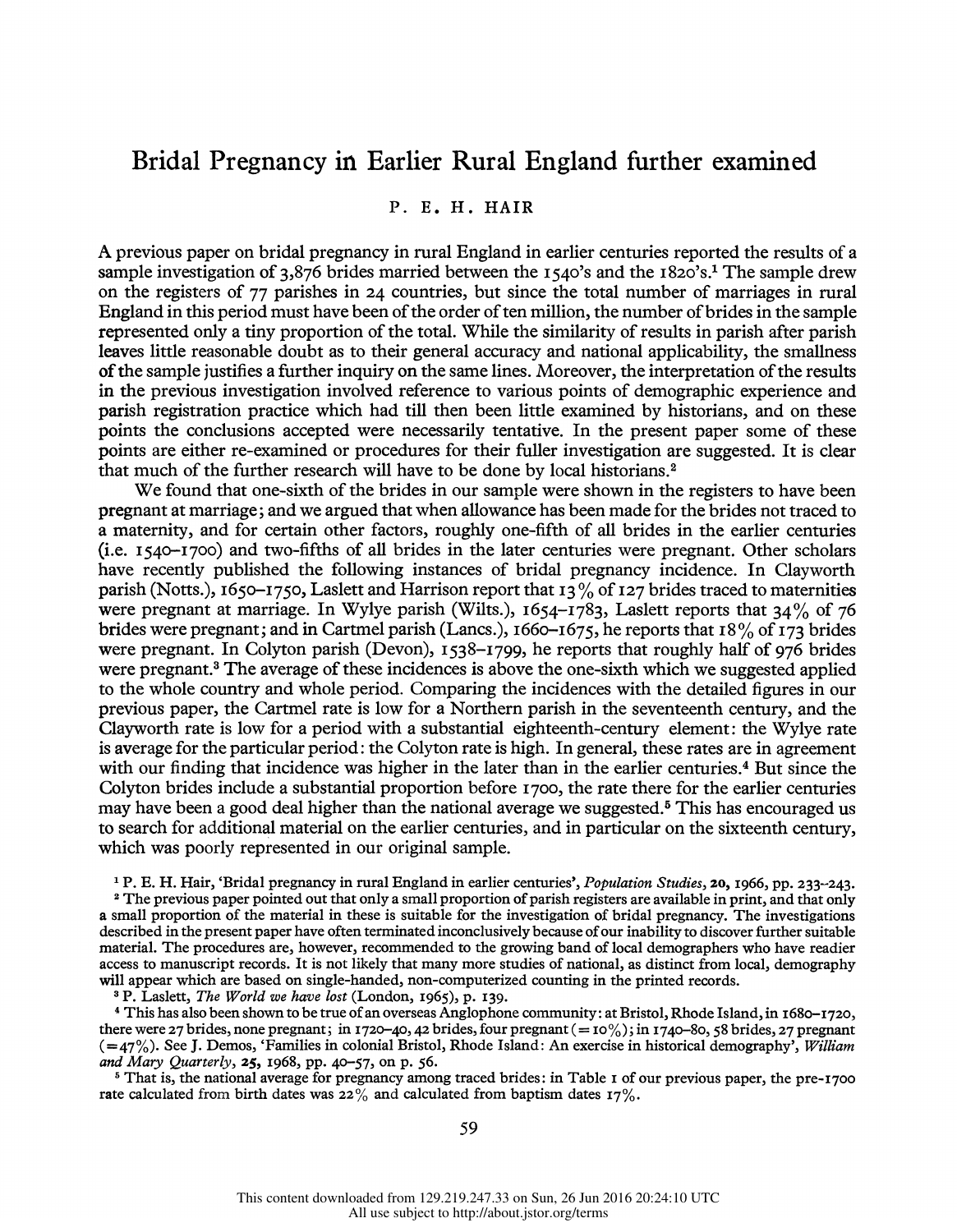# 6o P. H. E. HAIR

 The table below, relating to a further 2,340 brides, gives the results of a number of separate investigations. We have not attempted to produce a new national sample, balanced regionally and chronologically. Nor have we been as rigorous in selecting material as we were originally. Most of the registers now employed give only baptism dates, some fail to give regularly the mother's name at baptism (which formerly we regarded as a *sine qua non* for selection), and some are unindexed. Of the i8 listed parishes (from eight counties), two were included in our original sample but are now examined over a longer range of years. All the parish samples are much larger than those previously investigated. Hence, it becomes possible to indicate for each parish (except the Northumberland set) the proportion of brides reaching maternity by various intervals since marriage. In general, this table confirms the findings of our previous paper - at the simplest, a substantial amount of bridal pregnancy shown in the registers of almost every parish examined. But line by line the table suggests some modifications in detail and some elaborations.

| Parish                                            | Dates                      | No. of brides<br>investigated/traced<br>to maternity | Percentages of traced brides by intervals<br>between marriage and maternity<br>(in months) |                         |                         |                         |           |          |          |
|---------------------------------------------------|----------------------------|------------------------------------------------------|--------------------------------------------------------------------------------------------|-------------------------|-------------------------|-------------------------|-----------|----------|----------|
|                                                   |                            |                                                      | 3                                                                                          | 6                       | 8                       | $8\frac{1}{2}$          | 9         | 12       | 24       |
| Dymock (Glos.)<br>Aberford (Yorks.)               | 1538-67<br>$1541 - 64$     | $162/54 = 33\%$<br>$73/30 = 41\%$                    | $\mathbf{z}$<br>$\circ$                                                                    | 20<br>13                | 28<br>20                | 30<br>20                | 30<br>30  | 55<br>47 | 87<br>73 |
| Horsham (Surrey)                                  | $154I - 52$                | $133/89 = 67%$                                       | $\mathbf{z}$                                                                               | $\mathbf{7}$            | 13                      | 19                      | 30        | 45       | 71       |
| Standish (Lancs.)                                 | 1560-89                    | $123/68 = 55\%$                                      | 7                                                                                          | 2I                      | 24                      | 26                      | 41        | 47       | 66       |
| Orwell (Cambs.)                                   | $1570 - 85$                | $49/31 = 63\%$                                       | $\circ$                                                                                    | 7                       | IO                      | IO.                     | 10        | 36       | 77       |
|                                                   | 1586-99                    | $44/29 = 66\%$                                       | 3                                                                                          | 7                       | 14                      | 14                      | 2I        | 34       | 66       |
|                                                   | $1600 - 19$<br>$1620 - 43$ | $47/28 = 60\%$<br>$52/26 = 50\%$                     | $\circ$<br>8                                                                               | $\circ$<br>16           | 3                       | $\overline{\mathbf{3}}$ | 3         | 32<br>38 | 75<br>85 |
|                                                   |                            |                                                      |                                                                                            |                         | 19                      | 23                      | 23        |          |          |
|                                                   | 1570-1643                  | $192/114 = 59\%$                                     |                                                                                            |                         |                         |                         |           |          |          |
| Wimbledon (Surrey)                                | 1600-50                    | $73/27 = 37\%$                                       | $\circ$                                                                                    | 4                       | $\overline{7}$          | IJ                      | 11        | 41       | 74       |
| Cuckfield (Sussex)                                | $1605 - 22$                | $23I/90 = 39\%$                                      | $\mathbf{I}$                                                                               | 8                       | 17                      | 2I                      | 22        | 39       | 71       |
| Kirkham (Lancs.)                                  | $1622 - 28$                | $129/41 = 32\%$                                      | 5                                                                                          | 15                      | 17                      | 17                      | 17        | 39       | 80       |
| Conway (Caern.)                                   | $1627 - 34$                | $33/10 = 30\%$                                       | $\circ$                                                                                    | <b>IO</b>               | 20                      | 20                      | 20        | 60       | 70       |
| <b>Angmering (Sussex)</b>                         | 1640-82                    | $189/87 = 46\%$                                      | $\mathbf{z}$                                                                               | $\overline{4}$          | 8                       | 13                      | 18        | 53       | 86       |
| Blackburn (Lancs.)                                | $1653 - 54$                | $46/19=41\%$                                         | 5                                                                                          | 16                      | 26                      | 26                      | 26        | 53       | 69       |
| Medmenham (Bucks.)                                | 1662-1749                  | $89/33 = 37\%$                                       | $\circ$                                                                                    | $\overline{\mathbf{3}}$ | $\overline{\mathbf{3}}$ | 18                      | <b>18</b> | 52       | 84       |
|                                                   | 1750-1836                  | $196/91 = 46\%$                                      | 16                                                                                         | 3 <sub>1</sub>          | 43                      | 49                      | 54        | 69       | 88       |
|                                                   | $1837 - 1887$              | $96/50 = 52\%$                                       | 18                                                                                         | 30                      | 40                      | 40                      | 44        | 62       | 84       |
|                                                   | 1888-1927                  | $68/24 = 35%$                                        | $\circ$                                                                                    | 8                       | 13                      | 17                      | 29        | 37       | 71       |
| Conway (Caern.)                                   | 1698-1729                  | $101/46 = 46\%$                                      | $\mathbf{z}$                                                                               | 7                       | 9                       | 15                      | 20        | 52       | 83       |
| Abinger (Surrey)<br>Lesbury,<br>Ellingham,        | 1750-98                    | $198/108 = 55\%$                                     | 13                                                                                         | 32                      | 46                      | 48                      | 51        | 62       | 84       |
| Embleton,<br>Longhoughton,<br>Belford (Northumb.) | 1798-1807                  | $208/89 = 43\%$                                      | 10                                                                                         | 17                      | 29                      | 32                      | 32        | 64       | 90       |
|                                                   |                            | $2340/1070 = 46\%$                                   |                                                                                            |                         |                         |                         |           |          |          |
| Caen Protestants <sup>6</sup>                     | 1562-3, 1570-1             | $58/17 = 29\%$                                       | $\circ$                                                                                    | $\circ$                 | 6                       | 6                       | 6         | 42       | 94       |
|                                                   |                            |                                                      |                                                                                            |                         |                         |                         |           |          |          |

TABLE I

<sup>6</sup> C. E. Lart, The Registers of the Protestant Church at Caen (Normandy) (Huguenot Society, 1907): this item is included to show that the method can be applied to non-English registers. The years studied were years of confusion for Caen Protestants, so the results may be exceptional. More study of French Protestants would be of interest in view of Laslett's belief that 'Catholic France had a different record of bastardy and pre-nuptial pregnancy from that of Protestant England' (p. I40).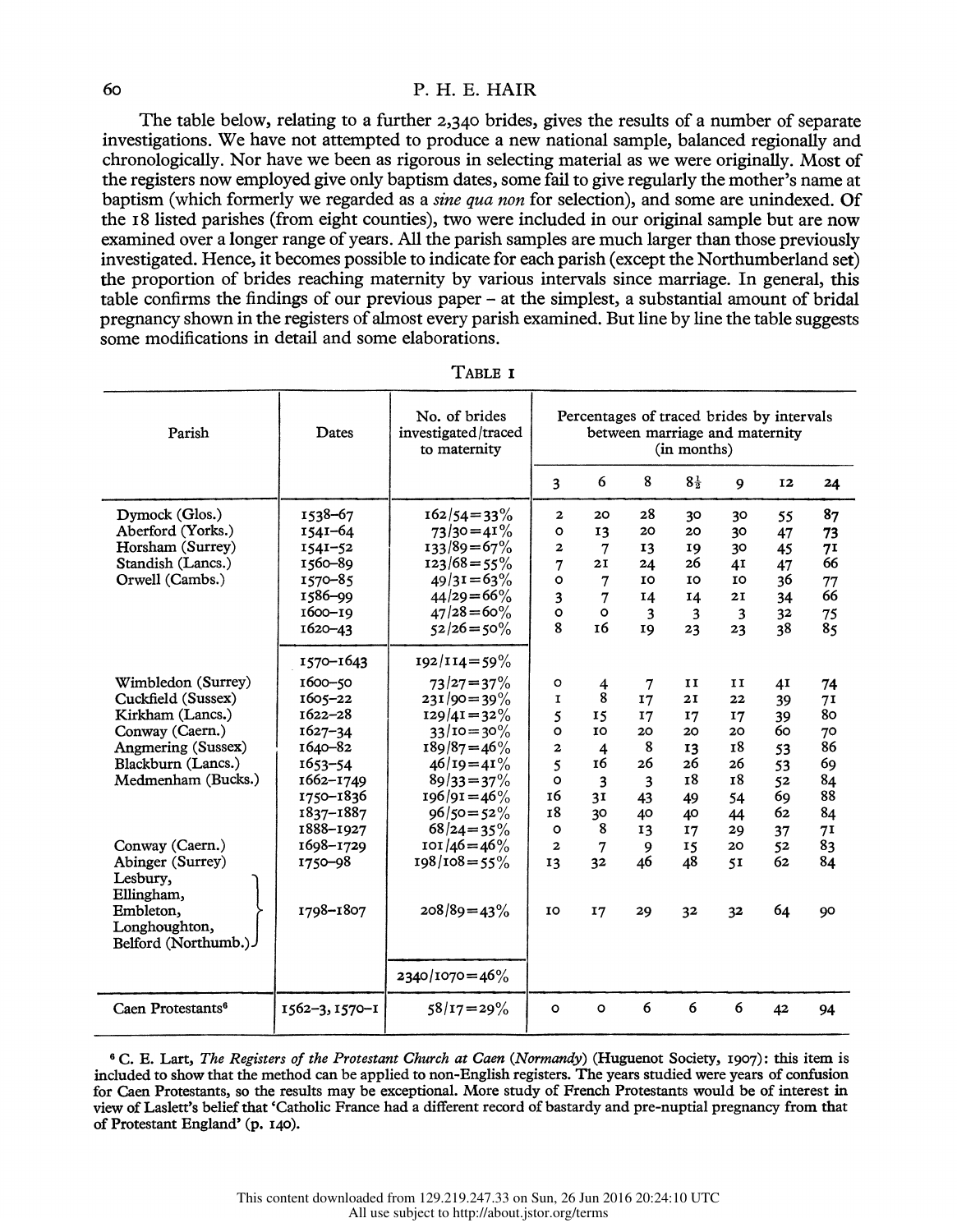## BRIDAL PREGNANCY IN RURAL ENGLAND FURTHER EXAMINED 61

 Taking the first column of figures, the proportion of brides traced to a maternity varies from  $30\%$  to 67%, and although the highest figure comes from one of the earliest sets, no clear chrono logical or regional trend is apparent: the position was the same in the original sample. Turning to the last column of figures, the figure for the percentage of brides traced to a maternity occurring within 24 months of marriage is a useful rough guide to the completeness of the figures for shorter intervals. When the 24 months' figure falls markedly below  $85\%$ , it may be taken that a number of what appear in the register to be long-delayed first maternities are in fact second or later maternities, and that, for one reason or another, the first maternity after marriage was not registered in the parish of marriage. These missing first maternities belong to one of the shorter intervals shown, and there fore a low figure on the extreme right of the table makes it likely that the figure at  $8\frac{1}{2}$  months should be higher. For technical reasons the figures at 24 months are lower in this table than they were in our original sample,<sup>7</sup> and for this reason the figures at  $8\frac{1}{2}$  months may be more of an underestimate than those in the original sample.

As in our previous paper, we take the figure at  $8\frac{1}{2}$  months to be a reasonable index of bridal pregnancy. Attention must first be drawn to the five parishes with sixteenth-century entries. Here the figure at  $8\frac{1}{2}$  months ranges from 10% to 30%. In our original sample, roughly the same number of brides, but from the seventeenth as well as the sixteenth century, showed an incidence of approxi mately 20 % of bridal pregnancy. The seventeenth-century rates in the new table, putting aside an aberrant 3%, range between 11% and 26%. (Since the parish samples are of different size, a single average might be misleading.) For the earlier centuries the new figures are broadly in line with our previous findings. But we now have fuller evidence of sixteenth century-rates, confirming what was in fact shown by the thinner evidence in our previous paper (though the point was not there made), that rates in the sixteenth century were not necessarily lower than those in the seventeenth. Since we have several relatively high rates from the 1540's and 1550's, it is now clear that the secular trend in bridal pregnancy incidence was not a simple even progression.

 In the original sample a breakdown by regions (which was perhaps unwise owing to the small numbers of brides involved) suggested that in the earlier centuries brides in the Northern region showed a much higher incidence than brides in the Central or Southern parishes. But in the present table a Gloucestershire parish shows the highest rate; and, more significantly, the average for four Southern parishes is 19%, as compared with an average of 22% for five Northern parishes. To sum up our new findings in respect of the earlier centuries: taking the sixteenth against the seventeenth century, and one region against another, the average incidence may have been fairly even, at least more so than was suggested and implied in our previous paper. However, none of the new sixteenth and seventeenth-century rates rises above 30%, and the vast majority lie between 13% and 26% and this is in marked contrast with the eighteenth-century rates in the table (and in the original sample), most of which are well over  $30\%$ . The steep increase in eighteenth-century rates, over rates in the earlier centuries, shown in our original sample, is confirmed.

 The figures for Orwell parish (Cambs.), I570-i643, represent an attempt to make a detailed analysis of a single parish over a long period: few registers continue suitable for so long. The incidences of traced maternities are satisfactorily consistent (and high), but the incidences of bridal pregnancy are irregular. It seems likely that this irregularity arises mainly because the number of brides in each period is small (note also, however, that the figure at 24 months is often much too

<sup>&</sup>lt;sup>7</sup> The parish samples are mainly from earlier centuries, when the spelling of names was more fluid – hence, it is easier to overlook a baptism entry. Lack of mother's name in some registers similarly leads to some entries being missed. That first maternities were sometimes missed – unless they were not registered – is shown by the number of traced first maternities at intervals from marriage of over two years. When the figure at 24 months is low, often intervals of up to seven years are recorded, and some of these are unlikely to have been first matemities. An alternative explanation of the variation between parishes in the proportion at 24 months, that in some parishes substantial numbers of brides registered their first maternity in another parish but their second or later maternity in the parish of marriage is perhaps not very likely. But see note IO.

E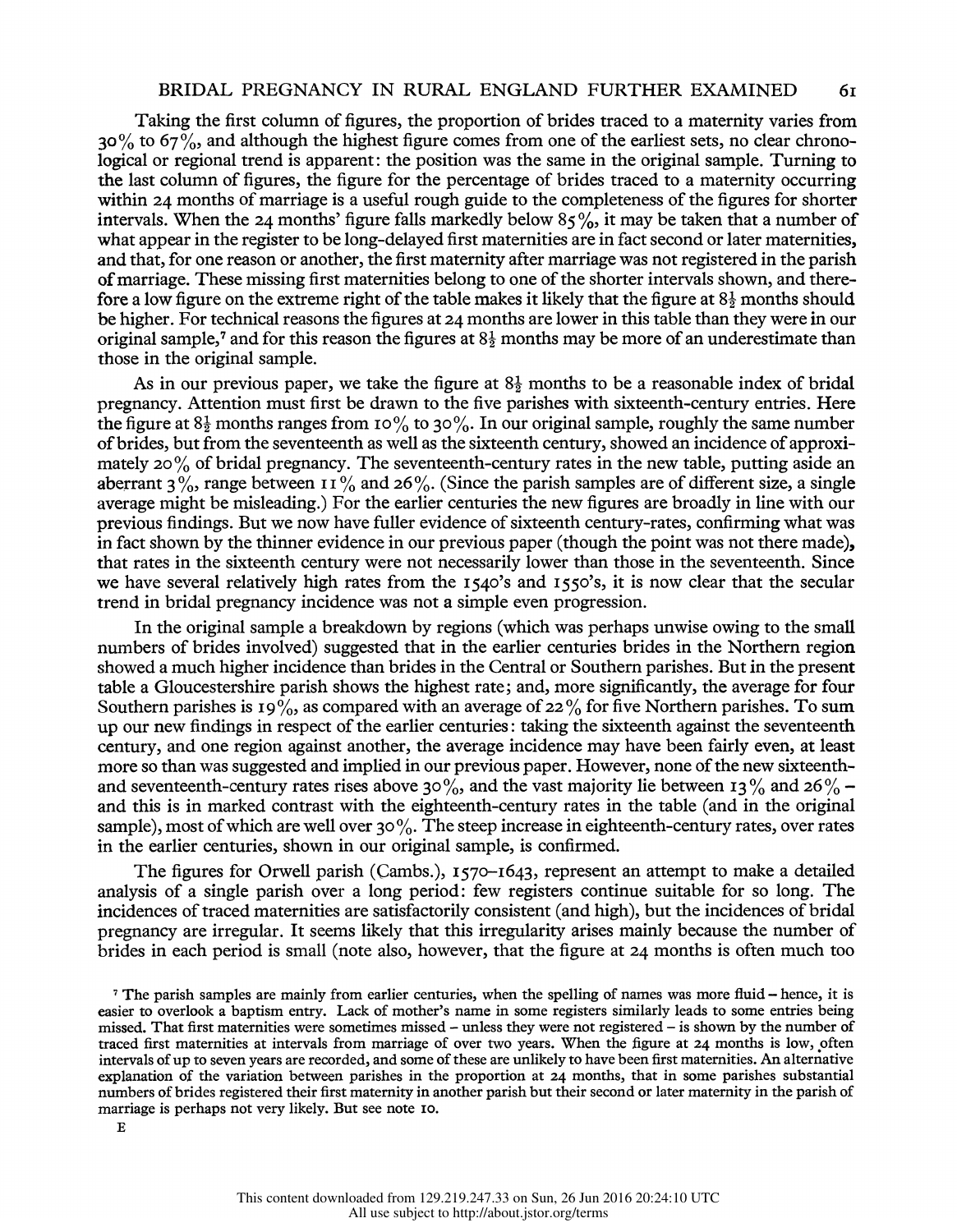low). Analysis of the experience of a single parish, by short periods, is unlikely to be very meaningful unless the parish has a high 'turnover' of brides. The figures for Conway for two periods, I627-34 and I698-I729, represent another exercise of limited value. The intention was to see if in a single parish the take-off to eighteenth-century rates began far back in the previous century. But the small number of traced brides in the first period makes the bridal pregnancy rate not very meaningful, and the rate in the second period is aberrantly low at  $15\%$ : we can only conclude that the parish was exceptional.8 The figures for Medmenham parish (Bucks.) fortunately represent a more profitable exercise. We pointed out in our previous paper that printed registers seldom go beyond I820, and we could therefore say little about later nineteenth-century experience. The register of Medmenham is well-nigh unique in that it is available in print for the period I662-I927. We have analysed it in some detail, and our findings may be of use to those who subsequently analyse nineteenth- and twentieth-century parish registers.

Medmenham is a small parish: its population in 1801 was 280, it rose to 400 in 1851 and, after a fall-back to 3I0 in I87I, to 420 in I93I. Its eighteenth-century population was most probably 250-300. During the period I662-I749 a sharp increase in the number of annual baptisms and marriages probably indicates some clerical neglect in the earlier decades; while the rates for the next period, 1750- 836, suggest, by their order and their ratio, that the registers were now recording a large proportion, and perhaps all, of the local marriages and births. What is of especial interest is that these higher rates were largely maintained in the subsequent period, I837-I887.9 With the advent of civil registration in I837, the parish registers might have been expected to show a steep decline in numbers. In fact, the villagers seem to have shown little disposition to desert the registers during this period, since baptisms increased and the small fall-off in marriages may have been largely due to the temporary decline in population around I870. Only towards the end of the nineteenth century does it become clear that the village is beginning to ignore the Church. The period I887-I927, during which the population was at least as large as in the previous period, showed a further decline in annual marriages and the first decline in annual baptisms during the periods surveyed. (Even so, probably as large a proportion of the villagers were using the registers as in the earliest period,  $1662-1749$ . What this means is that, if Medmenham was typical of rural England, parish registers may be almost as comprehensive a record for the Victorian period as for any earlier period. For the period  $1837-1887$  the bridal pregnancy rate at Medmenham was high at  $40\%$ (although not as high as the  $1750 - 1836$  rate of  $49\%$ ), and this may well show that the high bridal pregnancy rates of the eighteenth century continued through the nineteenth and into the present century - presumably until contraception came to be systematically practised by rural males. To repeat a figure given in the previous paper, in the agricultural parish of Gosforth (Cumberland) 40% of all brides between I920 and I95I were pregnant. At Medmenham, however, the rate fell to I7% in I887-I927: this may have been due to contraception, practised earlier in the South, or to the fall-off in marriages, assuming that pregnant brides now made their way to the registry office.

We have thus drawn from our new set of figures confirmation of our previous general findings, together with some additional, albeit tentative, findings relating to the sixteenth and nineteenth centuries - the experience of the former apparently being similar to that of the seventeenth century, the experience of the latter apparently similar to that of the eighteenth century. Our further remarks in this paper relate to problems of interpretation and procedure common to both investigations.

 <sup>8</sup> The obvious explanation, that it was Welsh, may conceivably be correct: we had few Welsh parishes in our original sample.

<sup>&</sup>lt;sup>9</sup> The figures, calculated from the registers, are: 1662-1720, 4.7 baptisms and 1.1 marriages p.a.; 1721-49, 7.2 baptisms and 0.9 marriages p.a.; 1750-1836, 10.5 baptisms and 2.3 marriages p.a.; 1837-87, II.I baptisms and I.9 marriages p.a.;  $1888 - 1927$ , 9.3 baptisms and  $1.7$  marriages p.a.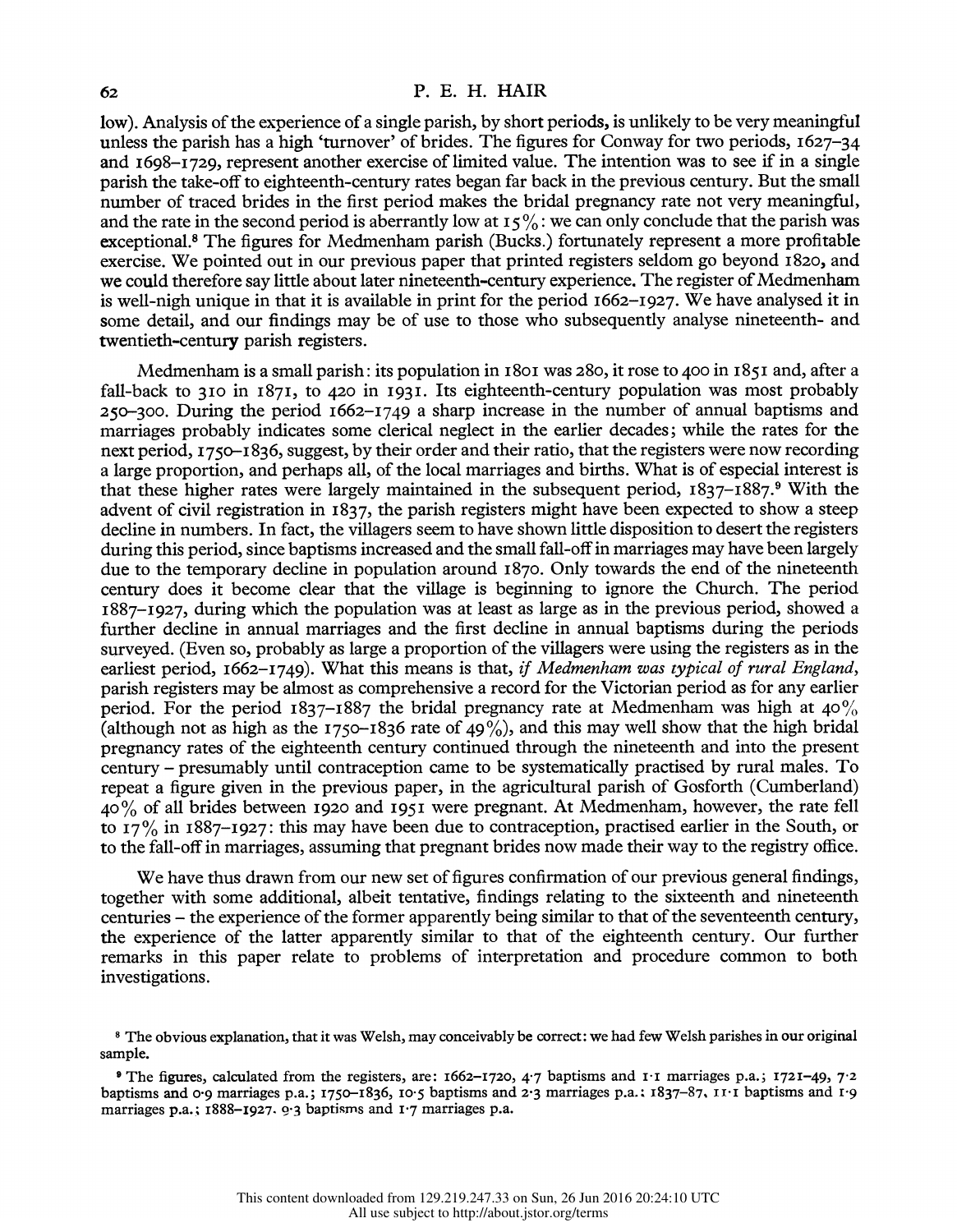#### AREA INVESTIGATION

 The basic procedure of our method is the investigation of the experience of a single parish. This creates a serious problem, that of assessing the experience of the large proportion of brides who cannot be traced to maternities recorded in the baptism register of the parish of marriage, most of whom, in our view, were migrants at or after marriage to a neighbouring parish.<sup>10</sup> Clearly, an investigation of the experience of a number of contiguous parishes is a necessary next task: first, to check the hypothesis of migration, and second, if the hypothesis should prove correct, to study the pregnancy experience of the missing brides. Unfortunately, the parish registers have always been printed, within counties, on a random single-parish basis, and too few registers have yet been printed in any county to produce much prospect of discovering a set of three or more contiguous parishes. (The vast majority of parishes have at least three other bordering parishes, and boundaries are so irregular that some parishes have six and more neighbours.)"

We have discovered a set of 16 registers from parishes in North Northumberland which were partly contiguous, and together covered the greater part of a small region. Not all the registers are in print, but the unprinted ones are available in typescript copy in one location. Investigation of these I6 registers for the period I798-I807 has shown that some brides missing from the parish of marriage can indeed be traced to maternities in neighbouring parishes: against 99 brides traced in the parish of marriage, 18 were traced elsewhere (i.e.  $18\%$  more). Unhappily, North Northumberland proves to be an unsuitable region for the test, as shown by the fact that the 117 traced brides represented over 450 marriages in this period. The low tracing rate almost certainly indicates that the registers record only a small proportion of births, due to the local strength of Presbyterian nonconformity in an area bordering Scotland. It is possible that brides who left the parish of marriage were particularly unlikely to seek Anglican baptism for their infants, and hence that the proportion of brides traced to a baptism elsewhere is exceptionally low.'2 Perhaps all that the investi gation indicates is that, to make up a similar set of parishes in a more suitable county, it will be

<sup>10</sup> It has recently been stated that 'it was customary for the first child of a marriage to be born and baptized in the native parish of the mother' (D. J. Steel, National Index of Parish Registers, Volume I (Society of Genealogists, 1968), p. I47). No reference is cited and no evidence quoted for this statement. Presumably what is intended to be suggested is that the bride returned for her first maternity to her mother's house, in the parish of residence before marriage (which may or may not be her native parish). Since the vast majority of rural brides were married in their parish of previous residence (see the figures quoted on p. 238 of our previous paper), and since a large proportion of rural first maternities occurred in the parish of marriage, it is certain that many first children were baptized in the parish of the bride's pre-marital residence (i.e. in the mother's parish), and to this extent the statement is correct. But we do not know whether these maternities occurred at the conjugal residence or at the mother's house. The statement further claims that brides living away from the parish of pre-marital residence returned there for first maternity. A small proportion of brides (perhaps  $10\%$ ) were married in another parish, and it is likely that most of these continued to reside after marriage away from the parish of pre-marital residence: evidence of the baptism of their first maternity in the pre-marital parish would indicate a return to their mother's house. We have investigated a small number of these brides in the registers of their parish of marriage and their parish of declared pre-marital residence, and we have found no instance of a baptism of a first maternity in the mother's parish. While further investigation of the point is needed, we are certain that it was not general for brides living away from their pre-marital parish to return for their first birth, and we have found no positive evidence that brides commonly returned to their mother's house. We conclude that the hypothesis of temporary return of large numbers of brides to their parish of marriage for their first birth is not sufficiently established to affect our suggestion that the missing brides of our investigation were largely those who took up permanent residence outside the parish of marriage between their marriage and first birth.

 1t Far too few printed registers contain an introduction which describes the location of the parish and lists neighbouring parishes, or better still, a map. The assumption of editors, too, often seems to be that the registers will only be used by those who know the district intimately. It is particularly unfortunate that many registers fail to indicate which place-names are locations within the parish and which neighbouring parishes.

<sup>12</sup> For the record, of those brides traced elsewhere than in the parish of marriage, only 28% were pregnant at marriage. This is a low figure for the region and period: hence it suggests that brides did not migrate because they were pregnant.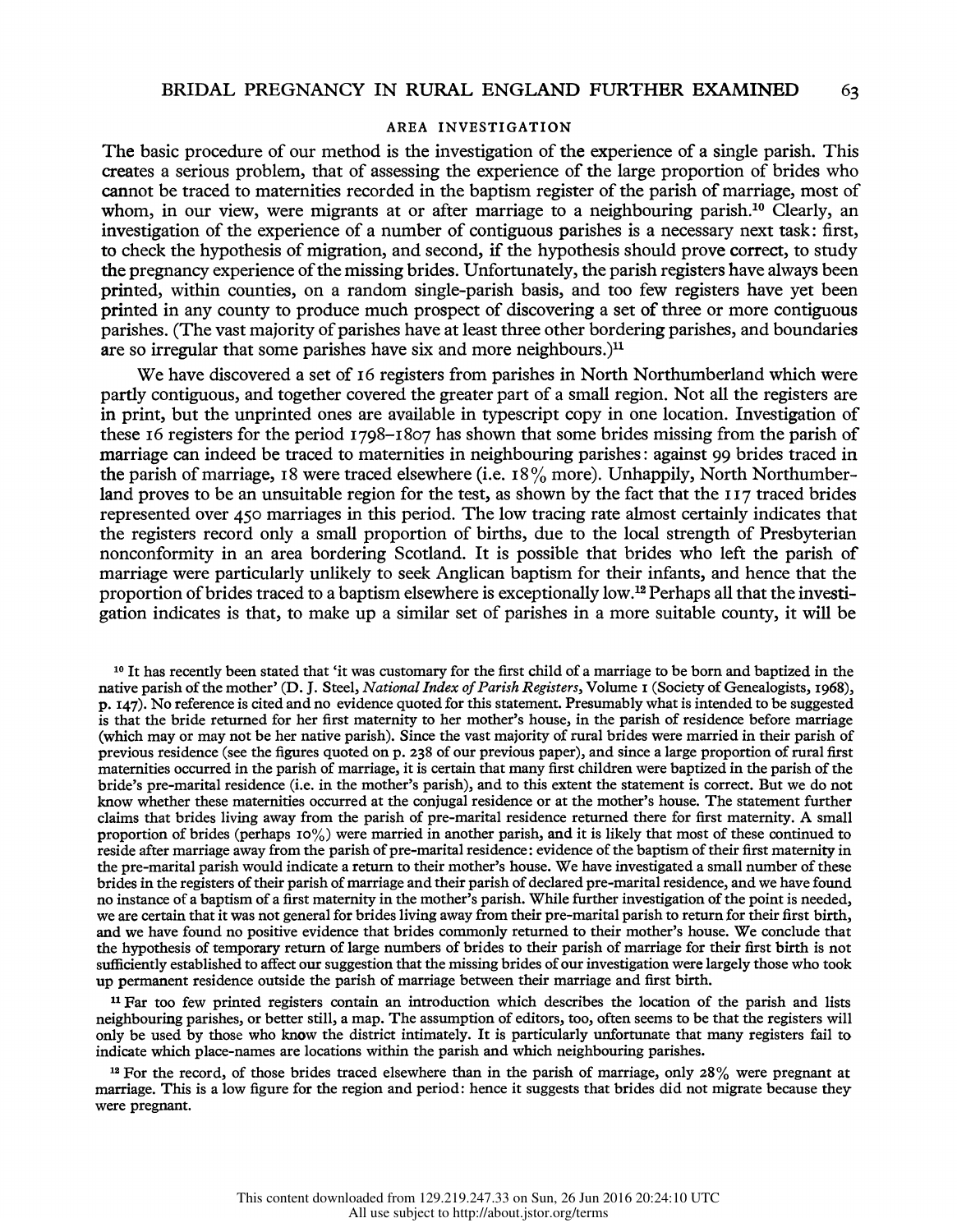# 64 P. E. H. HAIR

 necessary to utilize unprinted as well as printed registers.'3 We have selected the five Northumber land parishes in which reasonable numbers of brides were traced<sup>14</sup> (in some of the other parishes, not a single bride was traced), and list the compound results in Table i.

#### PREGNANT WIDOWS?

 Apart from migrants, untraced brides included those who never had children, and among these were brides who were past childbearing age. Re-marriage was more common in earlier centuries, because the death of a spouse during the earlier years of marriage was more common: Christian folk practised 'polygamia successiva'. Eversley has noted that in a Worcestershire parish, 1825-49,  $17\%$  of the men marrying were widowers.<sup>15</sup> We have found that in Horsham parish (Surrey),  $1541-52$ ,  $11\%$  of the men marrying were widowers; and in the same parish,  $1541-70$ , of the brides  $27\%$  were widows. Unfortunately, we do not know the ages of the widows. However, in this parish, in  $1541-52$ ,  $70\%$  of the brides in marriages involving previously unmarried persons could be traced to a maternity, for marriages of widowers the figure was  $66\%$ , for marriages of widows 57%, and for marriages of widowers to widows only 50%. While these figures show that many widows and widowers who re-married were still young enough to produce children, the fall-off in the tracing rate suggests that a proportion were elderly. (Presumably the likelihood of one partner being too old to produce children was greatest when widower and widow married; and presumably widows married old bachelors more often than widowers married old spinsters.) In our previous paper we suggested that as many as one-third of the missing brides were missing because they had never been pregnant, and attributed this partly to 're-marriage by ageing widows and widowers'. We now think that one-third may have been an over-generous proportion, for though there was indeed much re-marriage, a large proportion of the widows and widowers were not 'ageing' but young enough to produce children. Should we then visualize the pregnant brides as including a substantial number of pregnant widows? At Horsham, in 1541-52, the bridal pregnancy rate for widows was only  $6\%$ , very much lower than the general rate, and probably this was normal. Widows tended to be past the high fertility of youth: perhaps their social circumstances kept them chaste, or perhaps they were more skilled in holding their men off until safely married. As for the brides of widowers, the speed of courtship hardly gave them time to become pregnant. At Horsham in  $1541-77$ , whereas the median time between the death of their first spouse and re-marriage for 20 widows was nine months, the figure for i6 widowers, no doubt harassed by child care, was only four months.

#### PREGNANT TEENAGERS?

 If it is confirmed by subsequent inquiry that widows showed a low incidence of bridal pregnancy, what other group can be indicted? To-day, the highest rate is among the youngest ('teenage') brides. Since ages are seldom given in marriage registers, investigation of the experience of younger brides is one of the many tasks to be left to the practitioners of family reconstitution. However, brides' ages were supplied at Medmenham for I854-1927, and there we find that the median age of

 13 A minor investigation on the same line relates to Abinger (Surrey), I750-98: whereas 32% of brides were traced to maternities in the register of the parish church, a further  $21\%$  were traced in the separate register of the outlying Oakwood chapelry, and a further 2% in the register of neighbouring Wotton parish (conveniently indexed in the same volume).

 14 Whether elsewhere (io) or in the parish of marriage (79). The eleven other parishes were: Chatton, Chillingham, Doddington, Edlingham, Eglingham, Ford, Howick, Ilderton, Ingram, Lowick and Wooler. Apart from the Presbyterian element in these parishes, there were also communities of Roman Catholics: see J. Bossy, 'Four Catholic congregations in rural Northumberland 1750-1850', Recusant History, 9, 1967-8, pp. 88-119; 'More Northumbrian congregations', ibid., I0, I969, pp. II-34.

<sup>15</sup> D. V. Glass and D. E. C. Eversley, *Population in History* (London, 1965), p. 413.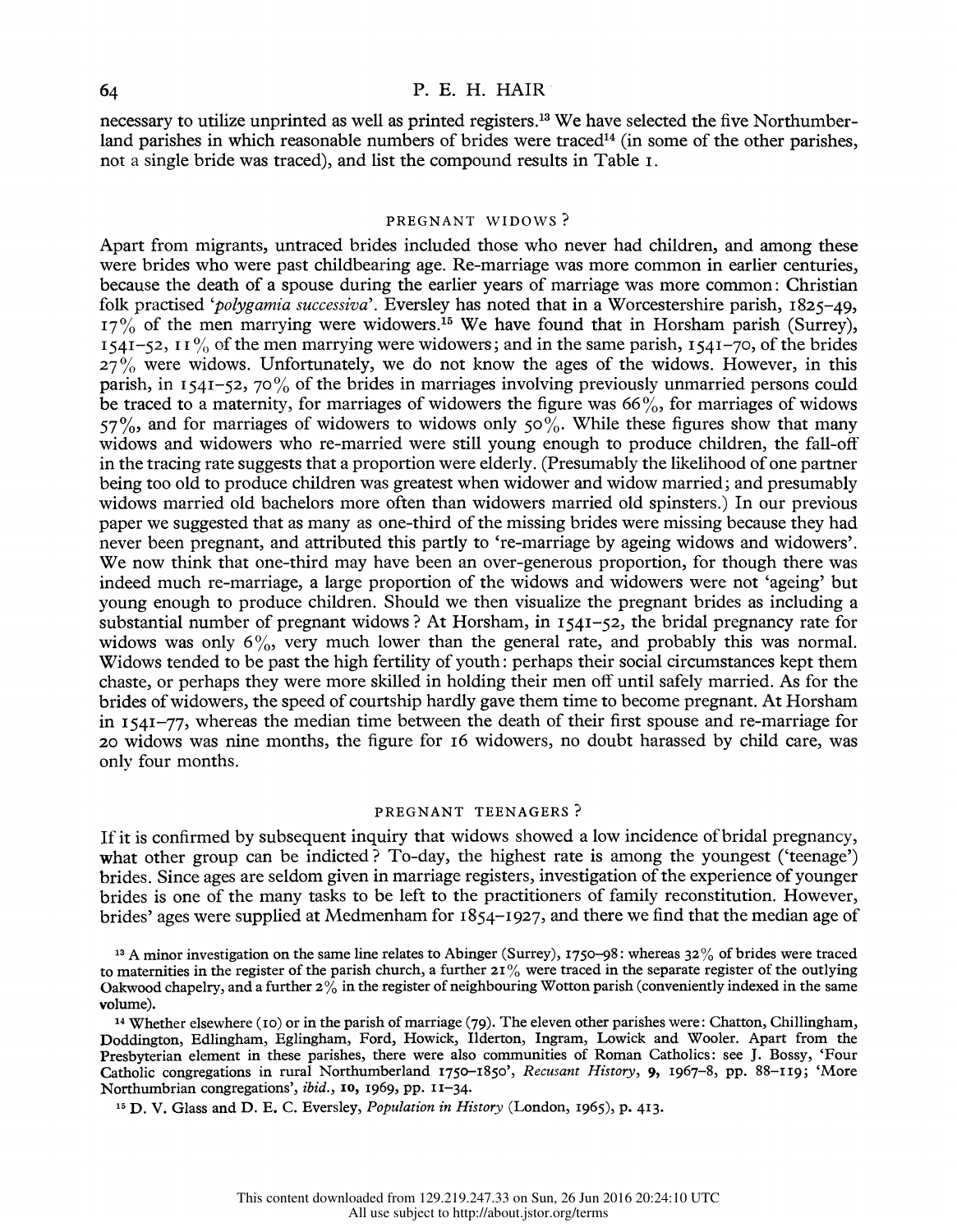39 non-pregnant brides was exactly the same as the median age of i i pregnant brides - and the age being 23, bridal pregnancy was clearly not due to teenage innocence. Another inference from the Medmenham figures is that there was little teenage promiscuity. Even allowing for the possibility that female fertility in the late teens may have been much lower in earlier centuries than to-day, it is not possible that girls could have become sexually active at the age of (say) i6 and yet not have become pregnant before they were 22. If subsequent research shows that the Medmenham experience was typical of the nation and of earlier periods, we can at least rule out what may be termed the Cold Comfort Farm view of rural sexuality.<sup>16</sup> Laslett, in the course of the only previous discussion of bridal pregnancy, has similarly argued against 'any degree of promiscuity among single people' in earlier times, his argument being based mainly on strong evidence that the marriage age for women in earlier centuries was, on the average, between 22 and 25, and that the bastardy rate was low.17

#### BETROTHAL LICENCE ?

 Laslett has further argued: 'more than half of the babies who arrived early had been conceived within the three months before the marriage ceremony and not earlier. If there had been any form of trial marriage in our country, this proportion would presumably have been lower.<sup>18</sup> The figures in our previous paper do not support Laslett's 'more than half'.<sup>19</sup> In the original sample, for every 10 births between six and nine months after marriage, there were  $I_4$ – $I_8$  before six months – and of these 5-8 were before three months.<sup>20</sup> These figures indicate that substantial proportions of brides had conceived each month from nine months before marriage, though there was also an increase in the proportion month by month. However, this increase is more marked if only the pre-1700 brides are considered, and some of the pre-1700 parish samples in our new table support Laslett's contention that conception took place mainly within three months of marriage. Here we may have another secular trend. In the earlier centuries a larger proportion of bridal pregnancies was the result of conception within three months of marriage than in the later centuries. If, as Laslett suggests, a conception within three months of marriage is evidence of formal betrothal licence (i.e. that a couple were free to engage in intercourse after formal betrothal), $^{21}$  then the change might partly be the result of an erosion of the custom of formal betrothal. Nevertheless, even in the earlier centuries a large proportion of the brides were more than three months pregnant: either there were some uncommonly long periods of betrothal (and even a three-month period may have been long for a betrothal) or, as one would expect, betrothal sometimes resulted from conception, rather than vice versa.

> 'Next at our altar stood a luckless pair, Brought by strong passions and a warrant there':<sup>22</sup>

<sup>16</sup> Stella Gibbons, Cold Comfort Farm, Chapters lv, xix (Penguin Edition), pp. 42, 184. 'The country was in its annual tortured ferment of spring growth. Frond leapt on frond and hare on hare ... The long screams of the hunting owls tore across the night, scarlet lines on black. In the pauses, every ten minutes they mated. It seemed chaotic but it was more methodically arranged than you might think ... All the trees and hedges came into full leaf over-night: and from behind the latter, in the evenings, cries could be heard of: Nay, doan't 'ee, Jem, from village maidens who were being seduced.'

17 Laslett, op. cit., p. 139.

18 Ibid., p. I4I.

19 See Table I on p. 237.

 20 Two figures are given because Table i of the previous paper calculated maternities registered by birth dates and maternities registered by baptism dates separately. Another way of stating the position with regard to conception dates is as follows. Of 100 brides registering maternities within twelve months of marriage, 34-47 of the infants had been conceived in the three months after marriage, 22-24 in the three months before marriage, I9-23 in the three months before that, and I2-I9 in the three months earlier still. (For convenience in calculation, in this instance only, nine months has been taken as the dividing line between post- and pre-marital conception.)

<sup>21</sup> Laslett, op. cit., pp. 141-145.

<sup>22</sup> George Crabbe, The Parish Register, 1807.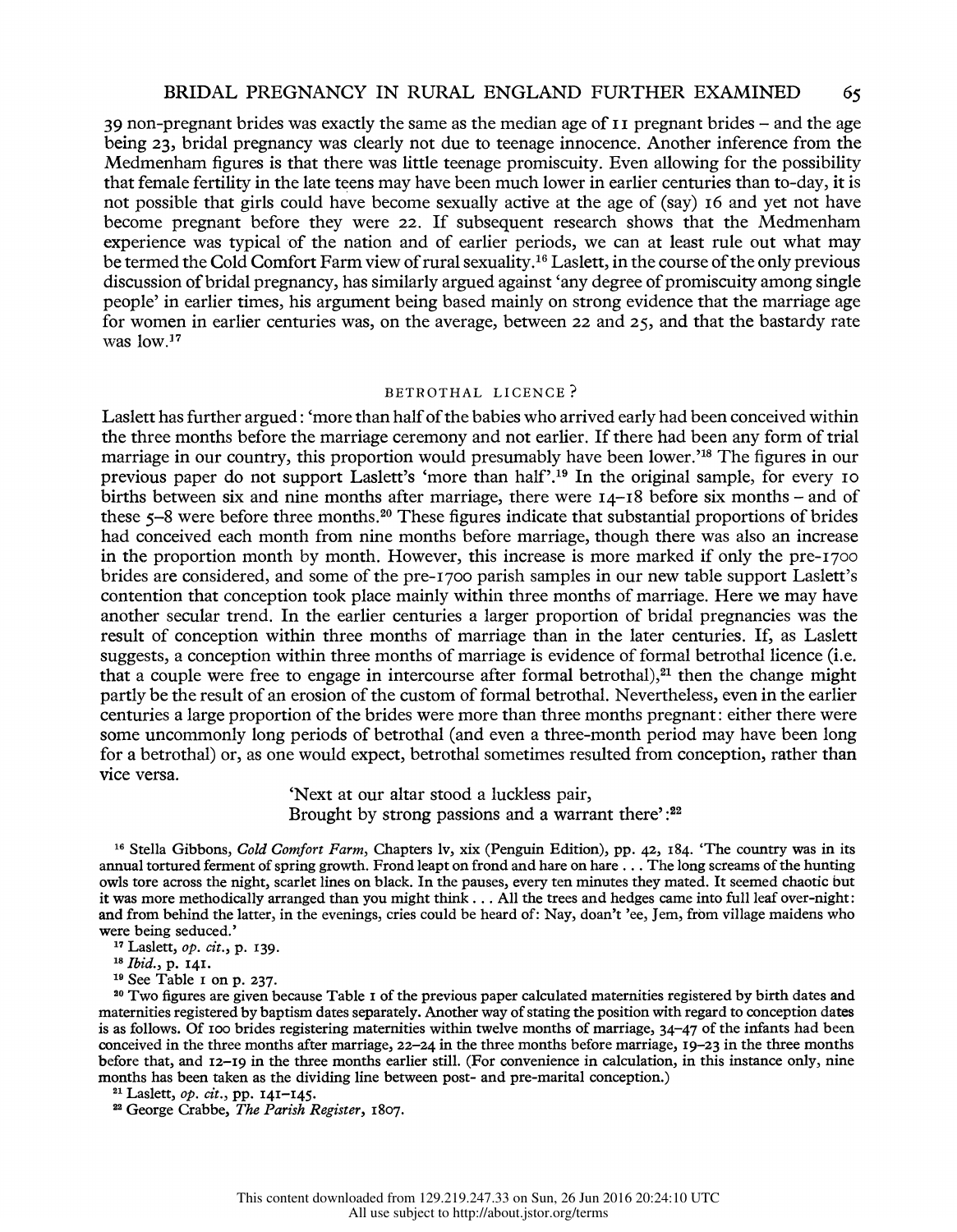hurried betrothals as well as 'shot-gun marriages' must always have been known. Some couples were perhaps merely constitutionally slow in organizing their affairs: we have come across several instances of a couple having their wedding and the baptism of their child on the same day. In sum, while we accept Laslett's view that bridal pregnancy – like owl-mating in darkest Sussex – was 'more methodically arranged than you might think', we are not convinced that it was mainly the product of bethrothal licence, and are content with the wider and more cautious generalization, that it was, most probably, mainly the product of a courting convention which has not disappeared with time.<sup>23</sup>

#### FROM BIRTH TO BAPTISM

 Because parish registers normally record date of baptism rather than date of birth, we found it necessary in our first paper to investigate the average interval between birth and baptism. A sample inquiry, based on registers which happen to record both dates, showed great variation between parishes, but on average a large proportion of the children remained unbaptized six weeks after birth.<sup>24</sup> However, the sample contained no entries before 1700, and it is now clear that such long delays in baptism were infrequent in earlier centuries. Cox reported that at Chislet (Kent), I544-46, 88% of 42 children born were baptized on the day of birth.<sup>25</sup> Such speed of baptism may have been exceptional, but Wrigley believes that at Colyton (Devon) in the sixteenth century infants were normally baptized 'very soon after birth', and it seems likely that baptism within a day or two of birth was common and general in this century.<sup>26</sup> No registers giving sixteenth-century birth dates were available to us, but we have investigated a number of registers with seventeenth-century birth dates. In three Lancashire parishes, in periods between i646 and I654 (300 entries), no child remained unbaptized a month after birth, and only  $I-4\%$  after two weeks - the median interval being 3-5 days: this was close to the assumed sixteenth-century pattern. In two Sussex parishes, in periods between 1654 and 1657 (100 entries), only  $3\%$  and 12% remained unbaptized after one month, but 72% and 61% after two weeks - the medians 10 and 14 days: here a proportion of baptisms was delayed till the third or fourth week. At Leeds, in part of I666 (79 entries), the position was similar to that in the Sussex parishes a decade earlier: only  $1\%$  unbaptized after one month, but 70% after two weeks - the median nine days. Finally, in two Sussex parishes, in periods between 1696 and 1704 (160 entries), though the medians had only advanced to 11 and 15 days,  $30\%$  and  $16\%$  of the infants were now unbaptized after one month – an approximation to the position we outlined for the period after  $1700$ .<sup>27</sup> It thus looks as if baptism delays became progressively longer and more common throughout the four centuries. In our previous paper, we found that bridal pregnancy rates in the later centuries were  $6-8\%$  higher when calculated on birth dates than they were when calculated on baptism dates, but for the earlier centuries we allowed a smaller difference,

<sup>23</sup> According to Kinsey et al., 50% of their sample of American married women c. 1950 were virgin at marriage: of the remainder, 87% had had coitus with their future spouse (the term 'fiance' is used, but not defined, and in the context it clearly means 'future spouse' rather than 'formally betrothed partner'). Roughly similar figures are quoted from a study of a sample of English women c. I950. A. C. Kinsey, W. B. Pomeroy, C. E. Martin and P. H. Gerhard, Sexual Behavior in the Human Female, (Philadelphia, I953), p. 292.

<sup>24</sup> Cf. 'In the decade 1771–80 at Colyton, 50% of all children were baptized within a month of birth, 68% with two months, and 75% within three months.' Wrigley, in E. A. Wrigley, An Introduction to English Historical Demography (London, 1966), p. 156. But Laslett thought that for 'most parishes' the average interval was 'something like a fortnight'. Laslett, op. cit., p. 139.

<sup>25</sup> J. C. Cox, The Parish Registers of England (1910), p. 40.

<sup>26</sup> E. A. Wrigley, 'Family limitation in pre-industrial England', *Economic History Review*, 19 (1966), pp. 82-109, on p. 99.

 27The parishes were: Bolton, Feb. i646-June I647 (95 entries); Bury, I647 (9i); Blackburn, I653 (io6); Angrnering, I654-56 (63); Cowfold, I654-57 (33); Leeds, Jan.-June I666 (79); Cuckfield, I696-98 (8i); Ardingley, I696-I704 (79).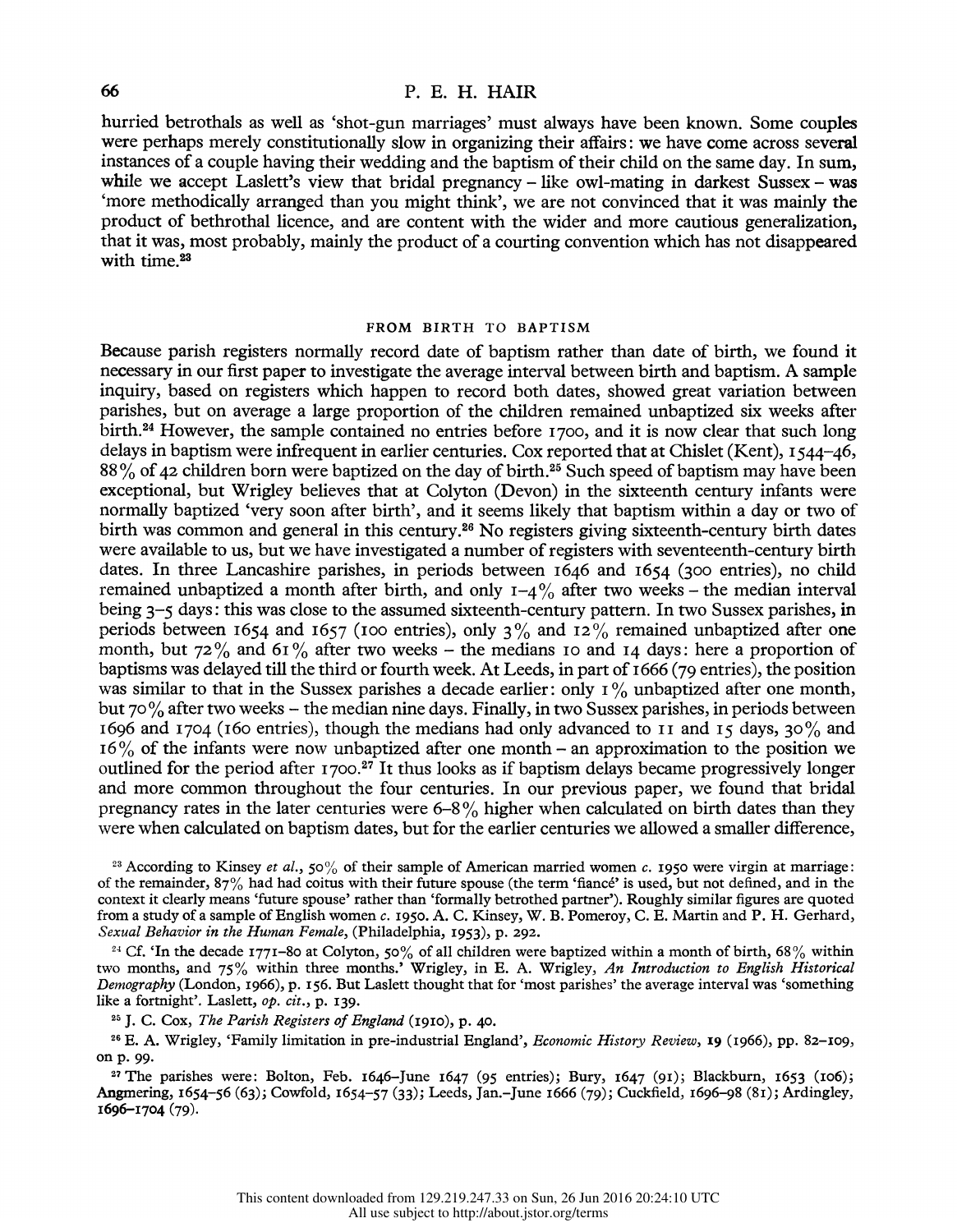$5\%$ . We now think that this was not small enough, since on the assumed sixteenth-century experience there would be no difference. We now put the figure for both the earlier centuries at only  $2-3\%$ . The effect of this modification is slightly to reduce our estimate of overall bridal pregnancy incidence in the earlier centuries, and thus to steepen the upward trend from the earlier to the later centuries.

# SEASONAL DISTRIBUTION AND THE PROHIBITED SEASONS FOR MARRIAGE

It is sometimes asserted that the conception of bastards shows a seasonal distribution.<sup>28</sup> We have noticed no obvious seasonal trend in pre-marital conceptions, and close investigation of a few parishes has not shown any marked bunching (though there may have been a slight increase at harvest time and in the winter). The matter deserves to be pursued further, preferably in parishes where there are large number of pregnant brides, and as part of a general investigation of birth distribution. A point to be considered is whether the seasonal distribution of conceptions, both regular and irregular, was affected by the Church's regulations forbidding marriage (except with special permission) during certain periods of the year. The regulations of the post-Reformation English Church applied to a long Lent, to a short Whit season and to an Advent-cum-Christmas season, altogether I8-20 weeks or one-third of the year. As Easter was a very movable feast, in about two years out of every ten the Lent prohibition began only a few days after the Advent prohibition ended, and thus, if both were strictly adhered to, it was only possible to marry, during the months of December to March, in one week in January. Couples anxious to marry might be frustrated for weeks, or, if for any reason they missed the open week in one of these years, for months; and such delays might be expected to have increased the bridal pregnancy rate. It therefore seemed worth while to investigate if in fact these regulations were kept. Cox was categorical in his opinion: 'A careful examination of a large number of marriage registers up and down the country enables us to say that the ancient discipline of the Church of England with regard to the three periods was widely observed throughout the whole of the sixteenth and seventeenth centuries. Thus, the register of Letherington, Sussex, which begins in I58o, contains only three marriage entries during March (the centre of Lent) for the term of I82 years.'29 Our own examination of a small number of registers leads us to question Cox's assertion.<sup>30</sup> The task is a tedious one, since the dates of prohibition vary from year to year, and a mere search for March entries is a very rough approximation. In the few parishes we have investigated the prohibited periods were progressively whittled down, and the process can be often shown to have reflected the advance of Puritan views. The full range of prohibition began to break down after 1560. Within 50 years the Advent prohibition was almost totally disregarded, and marriages took place in December and early January. While the prohibition of marriages in actual Lent (i.e. in March and neighbouring weeks) was normally maintained throughout the four centuries, marriages in the month before (late January, February) began to take place towards the end of the sixteenth century and were common by the middle decades of the seventeenth century. If later research confirms our findings, a possible complicating factor in the seasonal distribution of births will have been largely eliminated, since the remaining periods of prohibition, during actual Lent and around Whitsun, were too short seriously to affect the distribution.

#### CHURCH DISCIPLINE

 A factor not considered in previous discussions of bridal pregnancy, Church discipline, will now be briefly examined. In our previous paper we argued that there was little shame at bridal pregnancy. However, pregnant brides and their grooms were often later involved in public and vexatious

<sup>28</sup> E.g. 'the population was slightly immoral all the year round, with bulges nine months after the harvest', correspondent in Local Population Studies,  $I(1968)$ , p. 46.

29 COX, op. cit., pp. 8I-82.

30 Our fullest investigations were in the registers of Horsham and Abinger (Sussex), and Standish (Lancashire).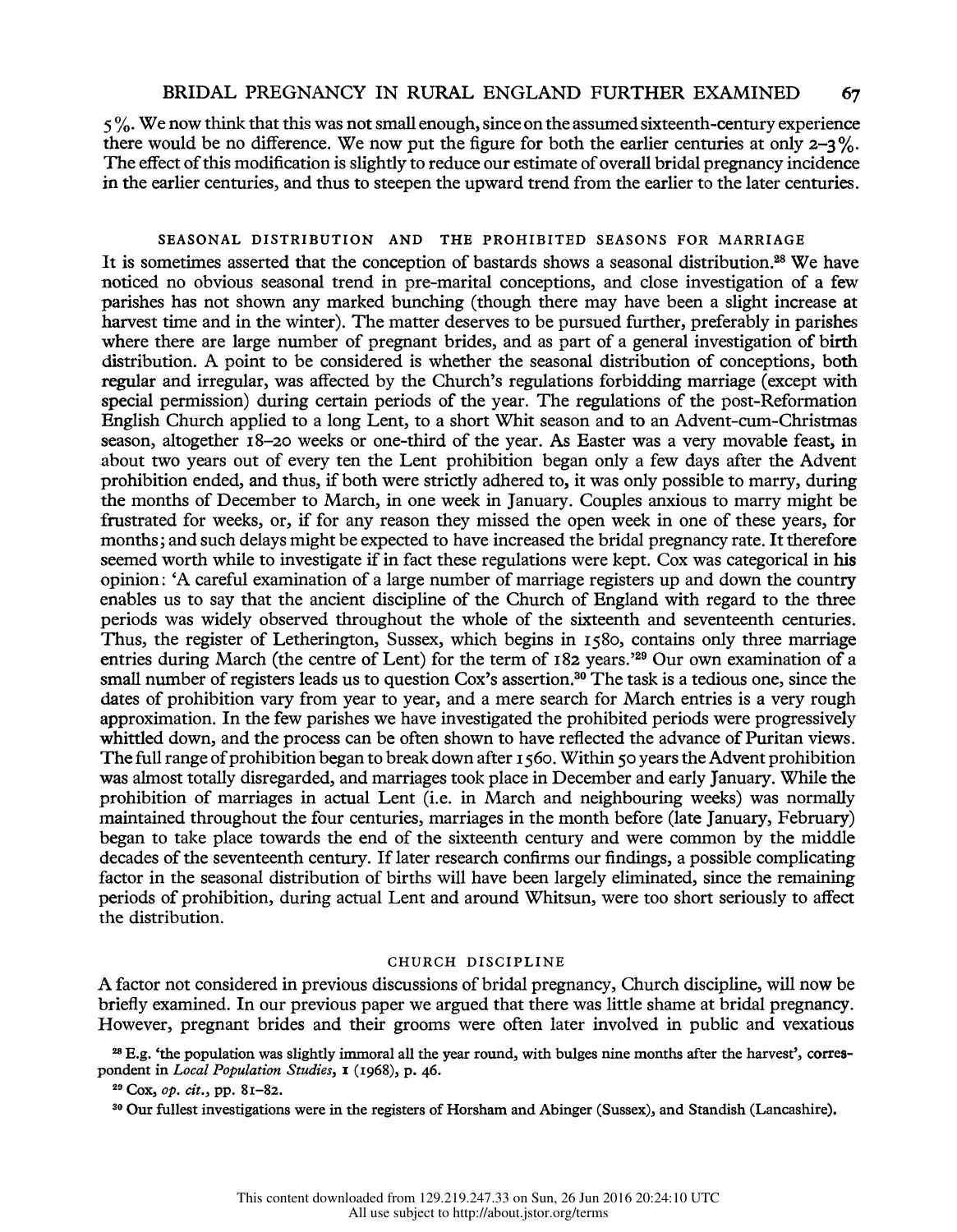proceedings in Church courts. Bridal pregnancy was, in the eyes of the Church, not only a moral offence but a crime - though in both respects no more than a mild misdemeanour. The offence, cited as 'ante-nuptial fornication' or, together with adultery and/or plain fornication under the heads of 'incontinence' or 'fornication', was tried in the Archdeacon's Court, the lowest court of ecclesias tical jurisdiction.3' In the Court books (most still unpublished) can be found the names of at least tens of thousands of couples who were cited for this offence during the period of operation of this Court, between the thirteenth and the early nineteenth century. Since a large proportion of the cases tried in this Court concerned sexual incontinence, it was justly known in the seventeenth century as the 'bawdy court'. The proof of guilt in respect of a charge against a married couple must always have been the birth of a child within nine months of marriage (we have found one instance of an inquiry whether a birth at nine months is a fair proof of the offence, but probably a charge was normally only laid when the interval from marriage was more obviously too short, say, within seven months). However, in the majority of cases, no reference to the birth was made in the citation, presumably because it was assumed that the proof was too obvious to be mentioned. The charge was brought in the first instance by the churchwardens of a parish, acting with the clergyman, and was included in the regular presentments made to the Church authorities. The case was dealt with in a Court held normally in the local market town, at fairly frequent intervals, and post ponements and delays in judgment, which were not uncommon, meant that the defendants had often to appear several times. The punishment inflicted was normally a penance, which involved appearing in a public place, usually the church, and publicly confessing, sometimes on several occasions. Apart from the expenditure of time and energy, in appearances at Court and in performing the penance, fees had to be paid to the Court. Thus, bridal pregnancy could be a troublesome business (though not, of course, as troublesome as to be the unmarried parents of a bastard).

 Only small sections of Church Court records have been published and the Courts have not been studied in detail. References to Church Courts in general histories are, in our view, misleading owing to over-concentration on what were, for the courts, and for the majority of contemporaries, minor matters, e.g. proceedings against a minority of theological nonconformists. It is usually alleged that the Church Courts were widely disliked from an early date, but this must be questioned: their proceedings against sexual offenders were traditional, and despite the trouble caused to offenders, were most probably widely accepted as a necessary instrument of social discipline. The effect of the success of theological nonconformity in the Puritan rebellion was to limit the powers of the Church Courts thereafter, and hence to make it increasingly easy for offenders of all types to avoid punishment (or even judgment). Nevertheless, a stream of sexual offenders continued to appear before the Courts, and to accept punishment by them, up to the later decades ofthe eighteenth century. This in our view indicates that the sexual discipline of the Church was not widely resented, but instead was approved of by the community at large.

 The effect of the discipline is not easy to assess. The offence of 'ante-nuptial fornication' is an odd one in that the majority of offenders have no opportunity during their further lifetime to repeat the crime: punishment is therefore primarily intended to deter others. The offenders most probably considered punishment by a Church Court as one of the minor disadvantages of becoming a respectable married couple, rather like having to pay the clergyman a fee for the wedding; and conceivably there was some minor advantage in having formal absolution from a slightly guilty conscience. Public penance was, of course, supposed to be humiliating, but it may be doubted whether there were many – possessing a soul as sensitive as that of Robert Burns $32$  – who found it

<sup>32</sup> Whose case before the Kirk Session was peculiar in that he confessed to fornication with one woman in order to obtain a certificate of bachelorhood to enable him to marry another, a somewhat shameful proceeding.

<sup>&</sup>lt;sup>31</sup> I am grateful to my colleague, Dr. B. W. Quintrell, for introducing me to the subject of the Church Courts and their influence on bridal pregnancy, a subject touched on in his pending book on 'Government in early Stuart Essex'. The most complete account of the social content of the Church Court records is S. A. Peyton, The Churchwardens' Presentments in the Oxfordshire Peculiars of Dorchester, Thame and Banbury (Oxfordshire Record Society, x, 1928).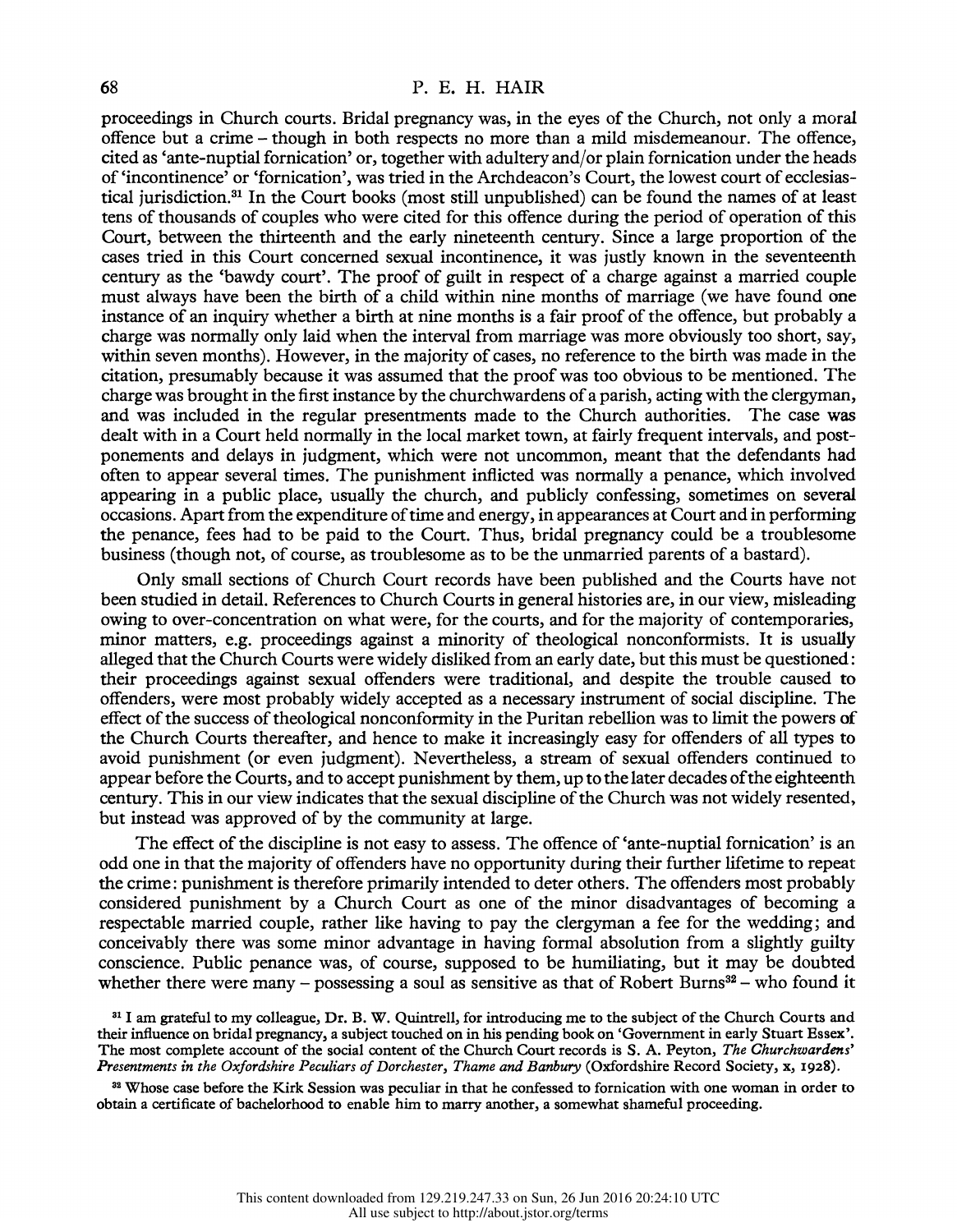so. Any offence of ante-nuptial fornication had, of course, been common knowledge for months: public confession by the offenders was no revelation, indeed, it must often have seemed like a triumphant announcement of successfully completed courtship, marriage and parenthood. Above all, as we have shown, the offence was too common to be regarded as scandalous.

 Blackstone took the view that the sexual discipline of the Church was ineffective. 'Offences of open and serious lewdness have been ever since the restoration left to the feeble coercion of the spiritual court, according to the rules of the canon law; a law which has treated the offence of incontinence, nay even adultery itself, with a great degree of tenderness and lenity; owing perhaps to the constrained celibacy of its first compilers'( !).33 But it could be argued that the incidence of bridal pregnancy increased as the effectiveness of the Church Courts declined, and that the Courts had been less lenient in early centuries than they were in Blackstone's day. Their claim certainly had always been that, although they could not eliminate the grosser moral offences, sexual irregularity and drunkenness, 'they helped to prevent them becoming more prevalent by the punishment they meted out to offenders'.<sup>34</sup> Whether this was the case or not, their claim was reasonable enough: it is still accepted to-day that drunkenness can be controlled by legislation and the courts.

 What is important from the point of view of the statistical investigation of bridal pregnancy is whether the activities of the Church Courts need to be considered in the analysis of the figures we draw from the parish registers. The major problem in our previous paper was to decide on the experience of the brides who could not be traced to a baptism in the parish of marriage – nearly half the original sample; and we argued that the missing brides had not fled the parish because of shame at their pregnancy. Could it be, however, that couples fled the parish to escape the vexations of Church discipline ? (If so, more of the missing than of the traced brides might have been pregnant, and the final figure might be higher.) Bridal pregnancy, if not obvious at marriage, became known when a child was born early, and was forced on the attention of the clergy if the child was baptized without delay. While the child could be 'legitimized' in the register by delaying baptism, it was almost impossible to prevent public knowledge of a birth in a rural parish - not least since midwives were expected to inquire into and report on any irregular circumstances at births. The conditions therefore existed in which every bridal pregnancy within a parish could be translated into a charge before a Church Court. The only way of escape would be to move into another parish where the exact date of marriage was not known, either to the clergy or to the public.

 We do not believe that a significant number of couples moved for this reason. First, because the Church discipline, though vexatious, was not severe enough to justify the trouble of removal, and in our view was not greatly resented. Second, because there is evidence that couples moving into a parish where they were not known were sometimes required by the clergy and churchwardens to produce evidence of their marriage; hence, their date of marriage would become known. Third, because it is open to doubt whether more than a small proportion of offending couples were charged. We must consider the social circumstances in which churchwardens and clergy framed their presentments. 'They were dealing with tiny worlds where each was intimately known to each: nothing could be hid from them; and they could not have been uninfluenced by the gossip which prevailed in small communities then, as now. The churchwardens had but a brief authority: a short time and they reverted to the ranks. And if while in office they were exposed to abuse, when out of it they might expect retaliation: there were many temptations to turn the blind eye and the deaf ear.'35 We suspect that only a small proportion of pregnant brides found their way before a Church Court, and that they appeared only when their offence was particularly flagrant, or when individual clergy were abnormally strict, or when the offenders had incurred the malice of the churchwardens. Tolerance of bridal pregnancy, we suggest, more often than not extended to freedom from Church

<sup>&</sup>lt;sup>38</sup> W. Blackstone, *Commentaries on the laws of England*, 1765-69, Book 4, Chapter 4.

 <sup>84</sup> Quoted from Dr. Quintrell's thesis.

 <sup>35</sup> E. R. Brinkworth, The Archdeacon's Court: Liber Actorum I584, (Oxfordshire Record Society, 23-24, I942), p. Vi.